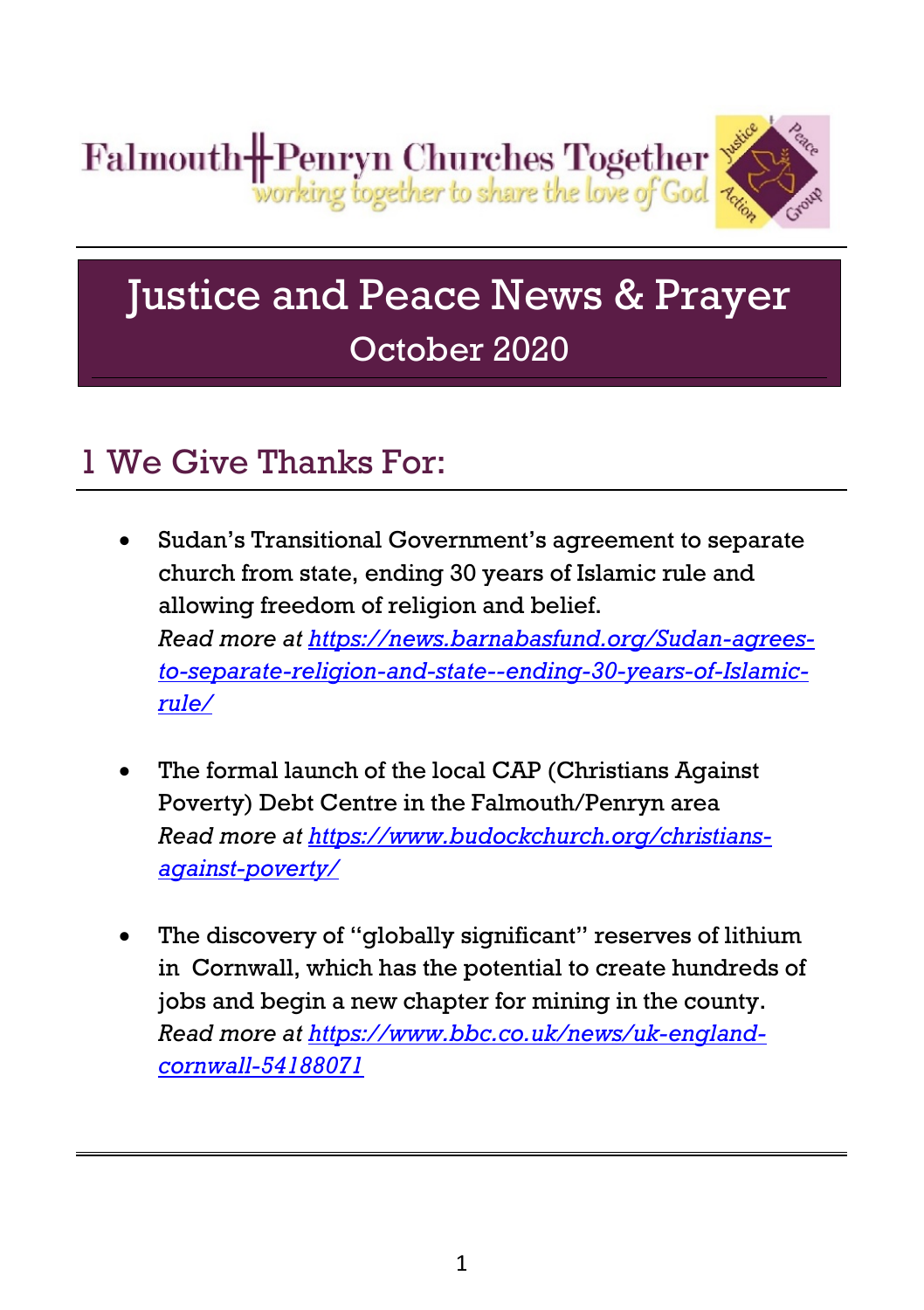## 2 New Wood Carvings in Tregoniggie Woodland, Falmouth



A number of Lawson's cypress trees in Tregoniggie Woodland had been starting to blow over in the winter gales and potentially become a public hazard. Something needed to be done. Then, with support from Cornwall Council's *Making Space for Nature* programme, rather than simply felling the trees, they were cut at around 8 metres high, with a view to carving them into a feature.

Then lockdown hit.

But, following the easing of restrictions and successful fund-raising by the Friends of Tregoniggie Woodland, local wood sculptor Felix Packer was able to start work in August, and images of birds, mammals, fish and leaves started to emerge. With many more people walking in the woods since lockdown, they now have an attractive art installation to enjoy, as well as the natural beauty of the woodland. As the weeks go by, more images are emerging from the cypress



trunks. Why not take a walk in the woods and check them out?

*Euan McPhee*

*See more at* 

*[https://www.facebook.com/groups/WoodlandFriends/permalink/326](https://www.facebook.com/groups/WoodlandFriends/permalink/3266188843476752) [6188843476752](https://www.facebook.com/groups/WoodlandFriends/permalink/3266188843476752)*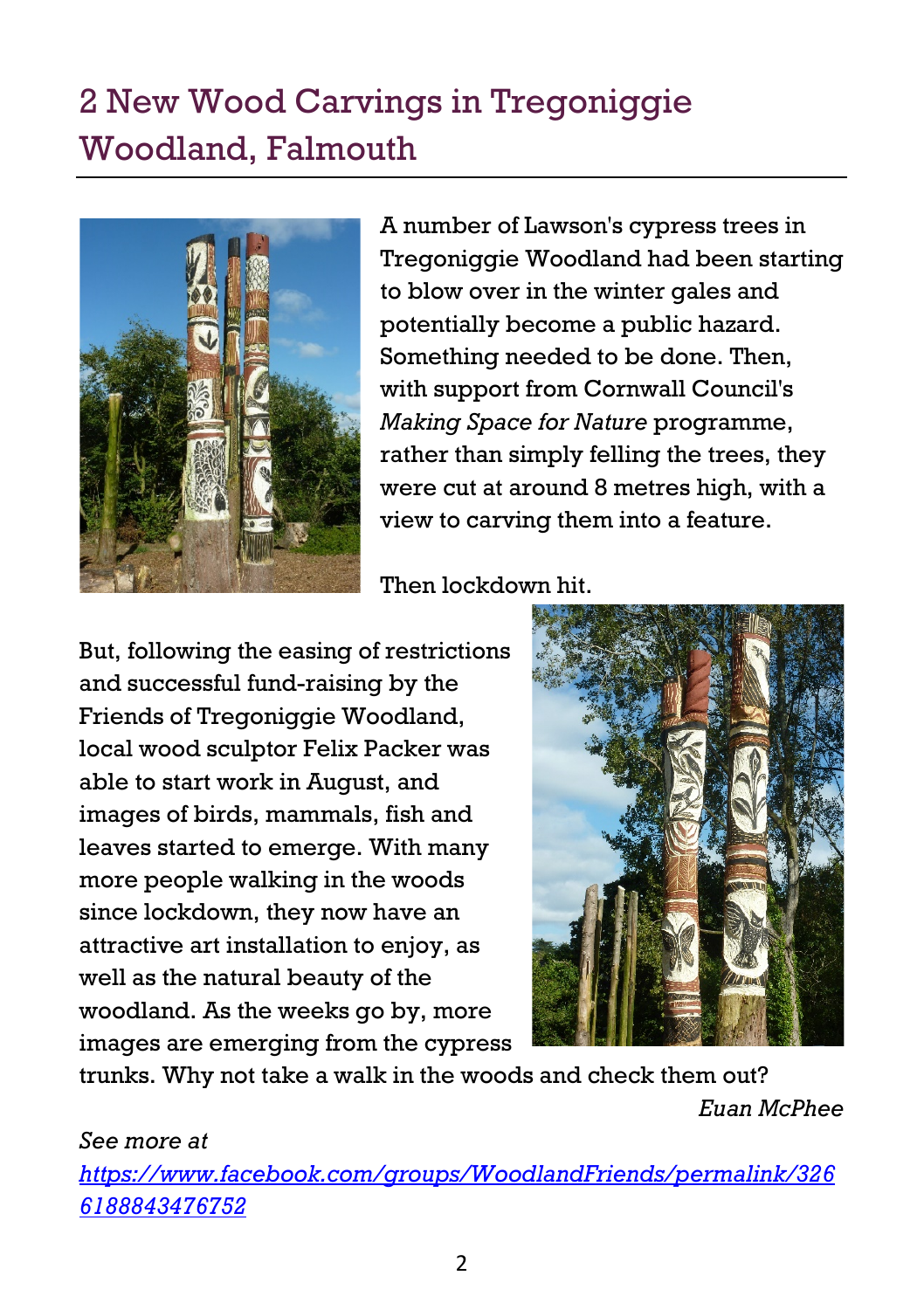## 3 Homeless Sunday 11 October

### **A definition of Homelessness:**

A homeless person can be described as someone who does not have a permanent residence. It is where an individual may live on the streets, sleep in a car, stay in a shelter or anywhere that is classed as a non-permanent address. But first of all, we need to see the homeless as our sisters and brothers, who are in a difficult situation and need our attention, time and help. Globally, homelessness is growing and therefore we have a responsibility, both physically and spiritually to those categorised in this area. This article seeks to outline the causes of homelessness and how we can support by offering a prayer for the homeless, poor and hungry.

### **Our Responsibility for the Homeless**

We have a responsibility to provide both physical and spiritual support to those in need. Also we have a duty to feed the hungry and to bless the poor. We also have a responsibility to provide shelter for those who are homeless. We have a duty to clothe those in need and to visit the sick. "For I was hungry, and you gave Me food; I was thirsty and you gave Me drink; I was a stranger and you took Me in. I *was* naked and you clothed Me; I was sick and you visited Me; I was in prison and you came to Me" *(Matthew 25:35-36).*

Also, we must offer a prayer for the homeless, poor and hungry. A prayer of hope and compassion for those in need. When we show mercy to those who are homeless, poor and hungry we lend unto the Lord. When we demonstrate compassion and love through giving, it is seen as a deposit in the sight of God who grants our larger measures through His grace and divine blessings. *Proverbs 19:17* states "*He who has pity on the poor lends to the Lord, And He will pay back what he has given".*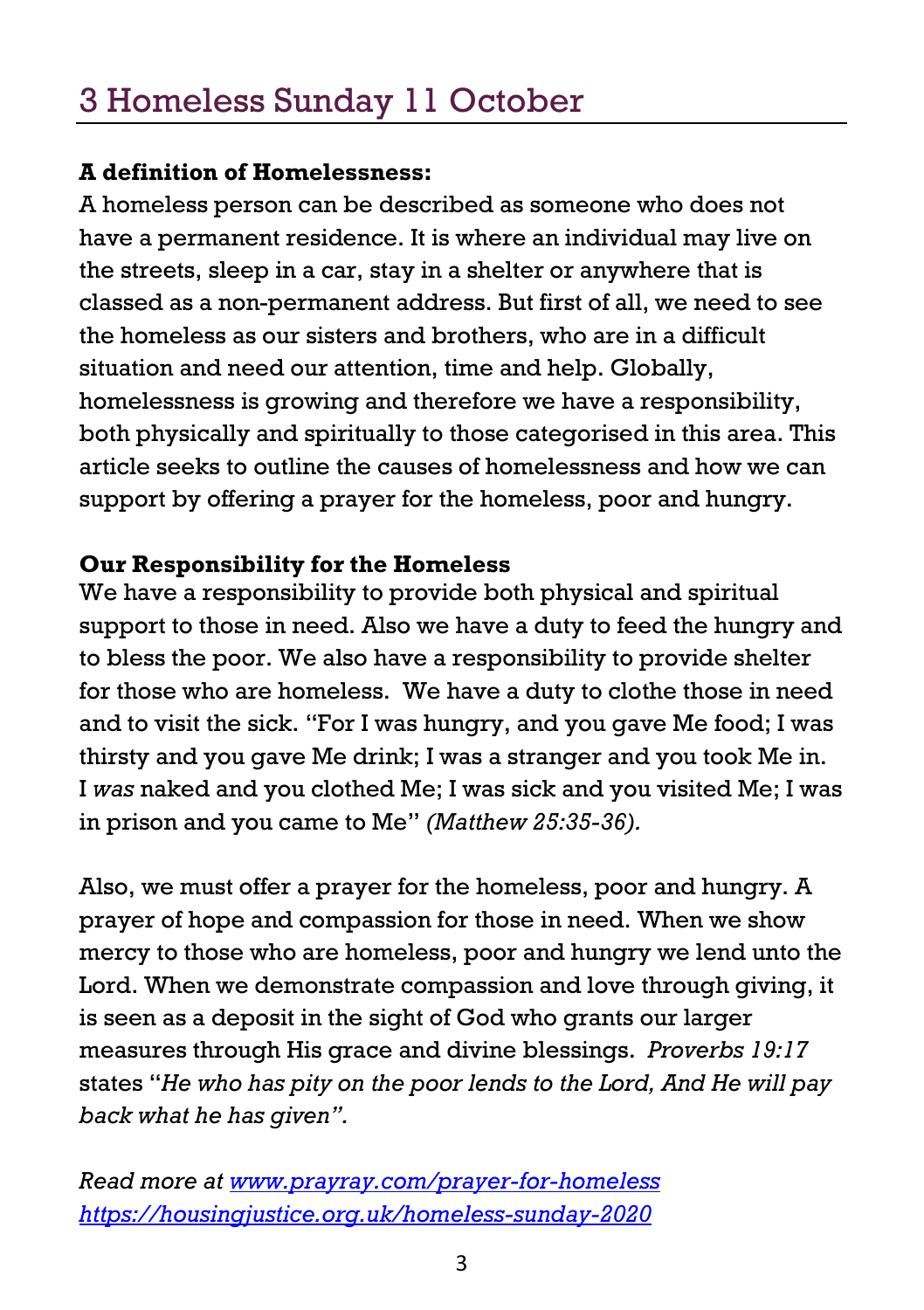### **Prayer for the Homeless, Poor and Hungry**

*Heavenly Father we thank you because Your Word says that because You love us, You gave your only begotten Son to die for us. So, we thank you that Your love extends to every ethnic group, all genders, race, colour and socio-economic classifications. Right now, we offer this prayer for the homeless, poor and hungry. We pray that you will bless all men, women and children who may be without shelter across the globe. Also we pray for divine covering and blessing upon the homeless, poor and hungry who have no one to take them in. We pray that Your Holy Spirit will flood them with warmth, security, protection and strength in Jesus Name. And we declare Psalm 46, that you shall be their "refuge and strength, a very present help in trouble". We pray that they shall not fear even though the mountains may feel as though they are shaking; the Lord of Hosts shall be with them, because the God of Jacob is their refuge. We commit this prayer to You, in Jesus Name. Amen!*



**St Petroc's Society** are working to end street homelessness in Cornwall by providing accommodation, support, advice, training and resettlement services to single homeless people.

We believe that for anyone facing

homelessness, for whatever reason, there should be the care and support they need to help them.

*Read more at <https://stpetrocs.org.uk/>*

*Let us pray for the work of St Petroc's Society.*

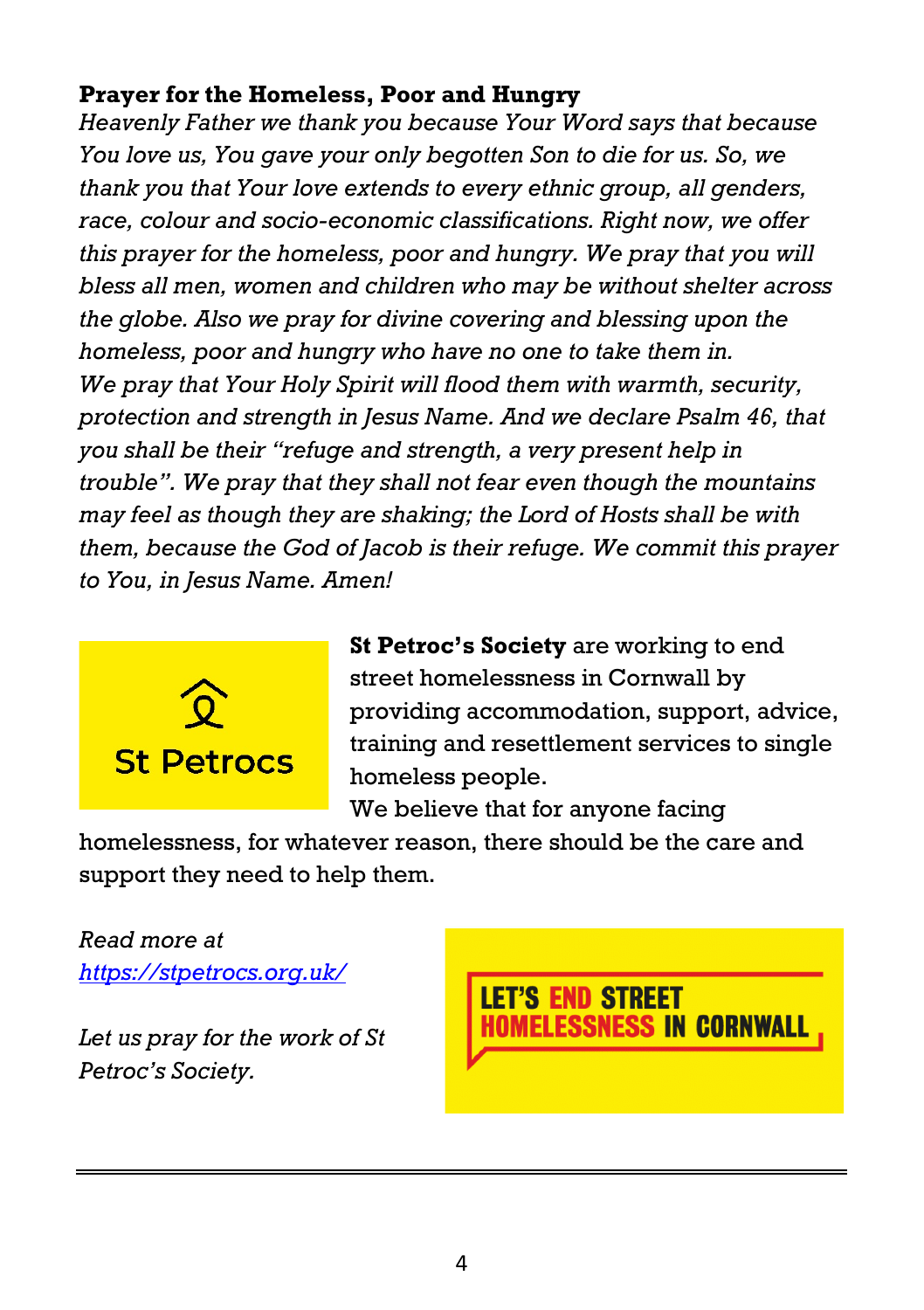# HILL PRISONS WEEK

The prison population in England and Wales currently stands at 81,536. Children with a parent in prison stands at 95,228. Prisoners are 'out of sight and out of mind' except to the family and friends of prisoners.

**Prisoners Sunday** (11 October) is a National Day of Prayer and Action, for prisoners and their dependants. Marked by the Catholic Church and other Christian denominations, it is a day to direct our thoughts and prayers for prisoners, their families and children. Read more at [https://prisonsweek.org/.](https://prisonsweek.org/)

### *"I was in prison and you came to see me" (Matthew 25: 36)*

### *The Prisons Week Prayer*

*Lord, you offer freedom to all people. We pray for those in prison: Break the bonds of fear and isolation that exist. Support with your love, prisoners and their families and friends, prison staff and all who care; Heal those who have been wounded by the actions of others, especially the victims of crime; Help us to forgive one another, to act justly, love mercy, and walk humbly together With Christ in his strength and in his Spirit, now and every day. Amen*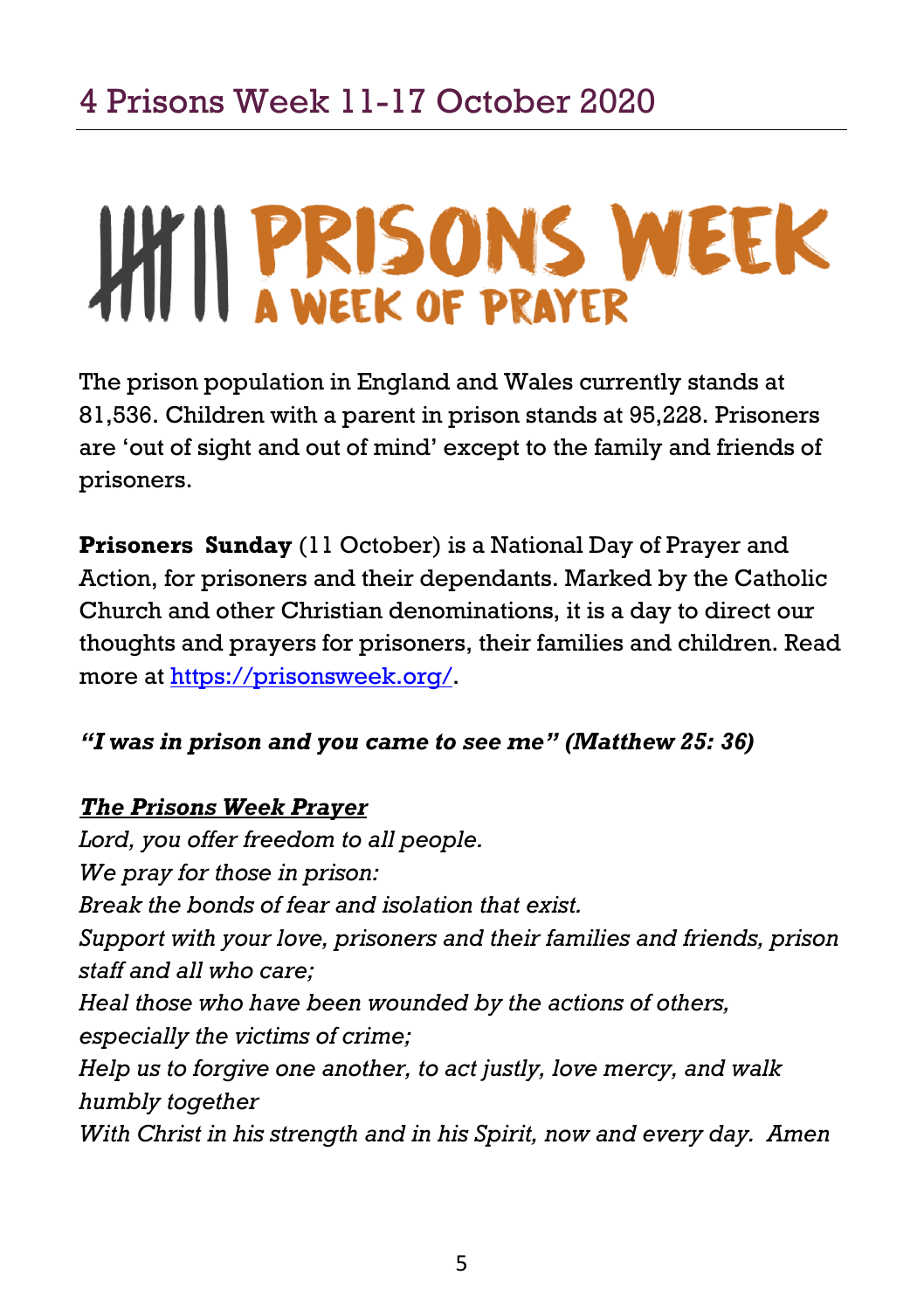### *PACT (Prison Advice and Care Trust)*

We pray too for the work of PACT, a Catholic charity providing support for prisoners, their families and children. They provide family visitor centres, children's play centres inside prison, visitor halls and 'first night in custody



support'. We pray for those in prison ministry, as they endeavour to be a presence of Jesus, of hope, and mercy. Read more about PACT at [https://www.prisonadvice.org.uk/.](https://www.prisonadvice.org.uk/)

### *Praying with Prisoners*

*Spirit of Grace and Truth We ask for your constant presence through the days, weeks, months and years of imprisonment For your steady refusal to be shut out by cell walls, steel doors, of reluctant and stubborn hearts Break through the fear and isolation, shatter all pretence and deceit Guide our thoughts and actions setting before us the example of Jesus, the prisoner Bring us face to face with the unlimited and sacrificial love of God for all his children So that we can know we are not alone*

A recent **Government White Paper** (16/9/20), *A Smarter Approach to Sentencing,* plans to ensure that:

- Punishment is suitable for the crime committed
- Work is done to tackle the many complex causes of crime
- Opportunity is provided for support to reform those who truly want to turn their back on crime

Read more at [https://www.gov.uk/government/publications/a](https://www.gov.uk/government/publications/a-smarter-approach-to-sentencing)[smarter-approach-to-sentencing](https://www.gov.uk/government/publications/a-smarter-approach-to-sentencing)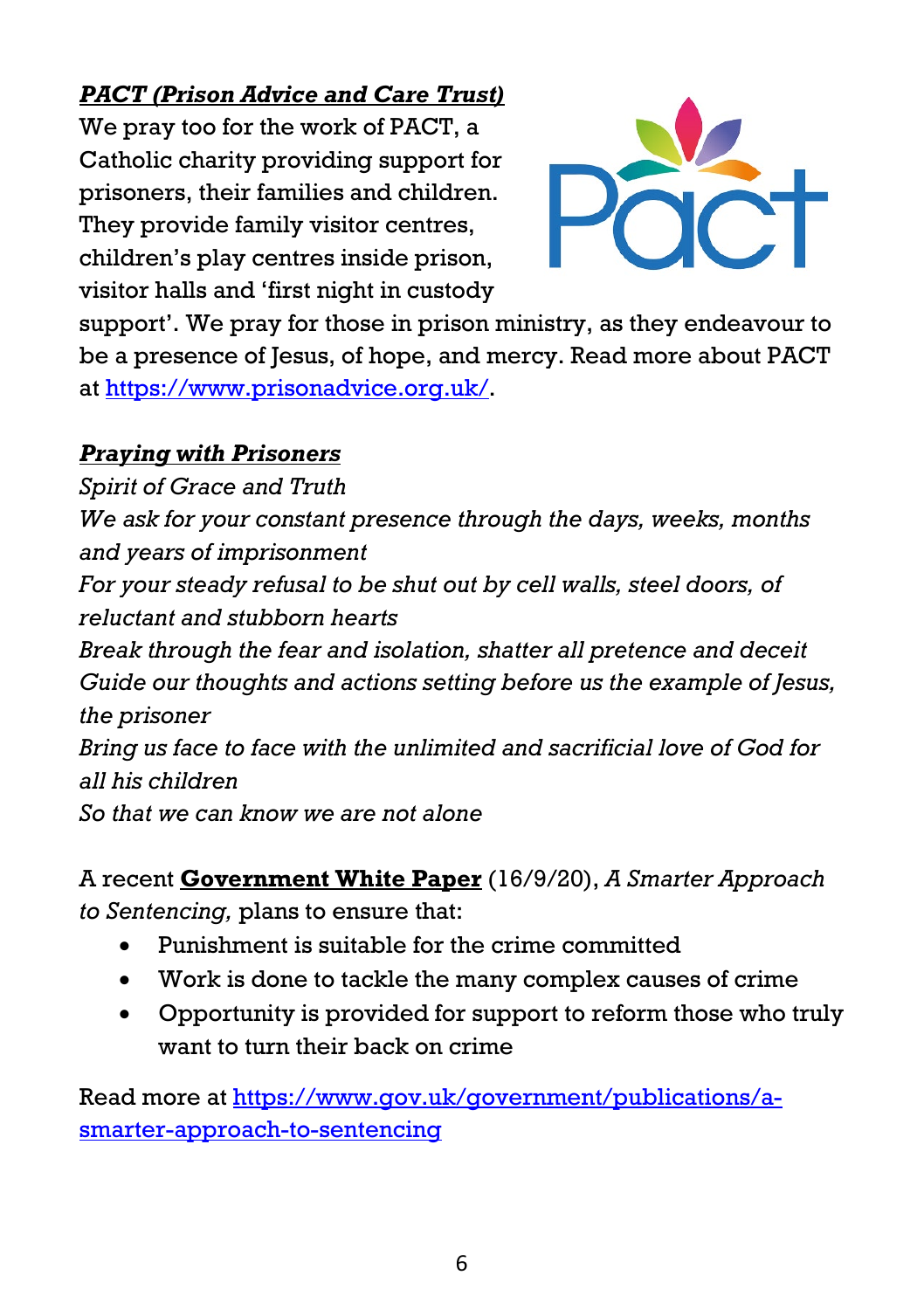

LifeLines

Lifelines Lifelines was established almost 30 years ago and has been supporting men and women on Death Rows in the USA. Some prisoners have been on death row for 30 years!!! There is slowly, an increase in those seeking to abolish the death penalty. Most prisoners on death row have lost contact with all family and friends. For more information, please visit[: www.LifeLines-uk.org.uk](http://www.lifelines-uk.org.uk/)

*Justice & Peace News and Prayer is compiled by Mary Bradley on behalf of the Justice & Peace Action Group, Falmouth & Penryn Churches Together. Any comments or items for inclusion may be sent to [mary@corisande.plus.com.](mailto:mary@corisande.plus.com)*